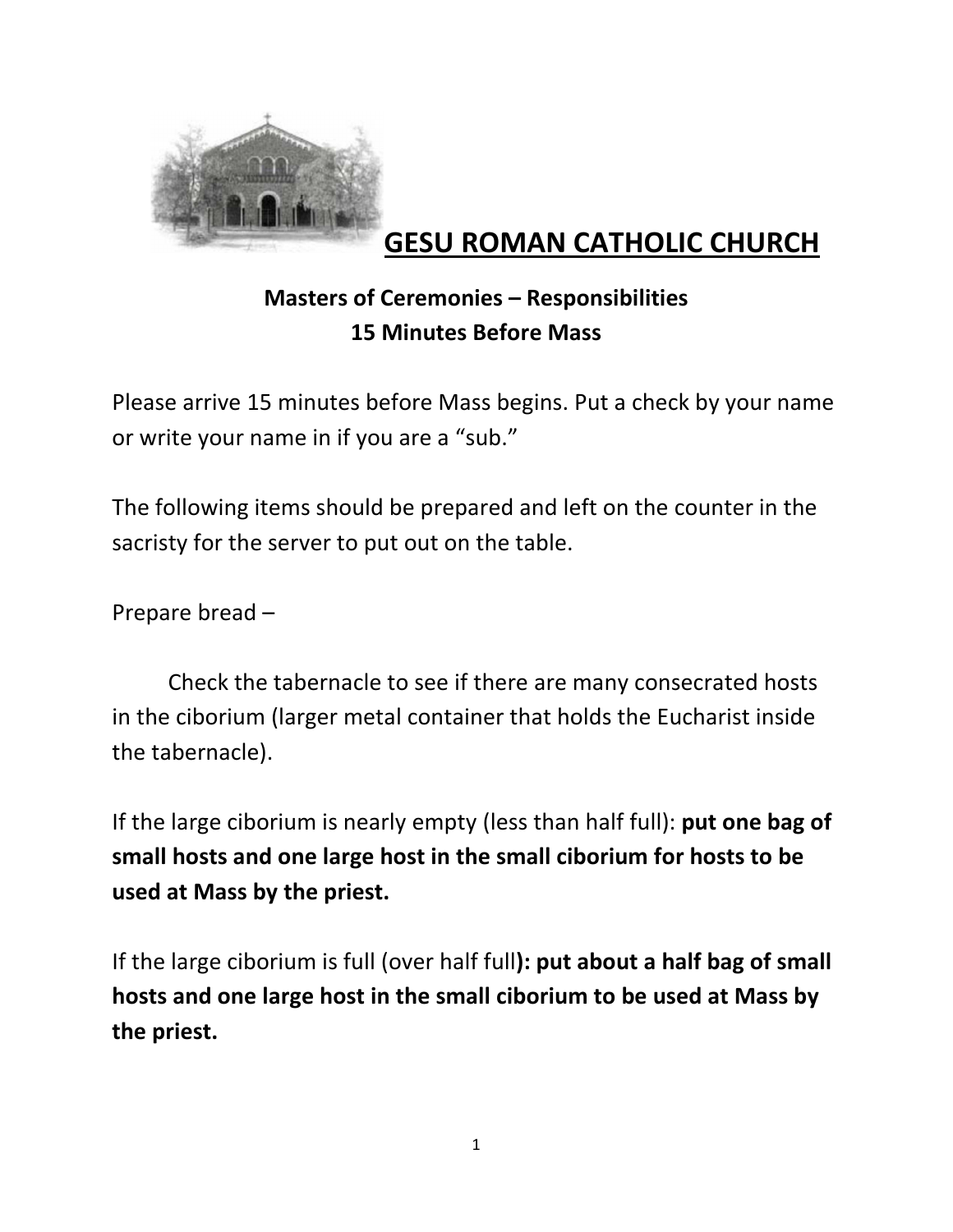Prepare Chalices and Wine -

Fill one container (cruet) with wine that will go on the offertory table in the middle of the church.

Fill silver chalices 1/3 full of wine – put on serving tray and place on table in presbyterium:

4 pm Mass

• 3 silver filled with wine + Fr. Marty's large silver chalice empty 9 am Mass

• 3 silver filled with wine + Fr. Marty's large silver chalice empty 11:30 am Mass

• 3 silver filled with wine + Fr. Mary's large silver chalice empty

Small bowls for hosts (will go on table in sanctuary) – 4pm Mass 2 bowls 9am Mass 3 bowls 11:30am Mass 2 bowls

**Purificators** (will go on credence table in the sanctuary) –

Put out as many purificators as you put out chalices. **One small cruet of water** (will go on table in sanctuary) **Glass bowl, water, towel** for washing the priest's hands **Tabernacle key** – placed in tabernacle door.

**Set Missal** (prayer book with tabs) to the proper prayers of the day (using red ribbon) and put it at the cross bearer's kneeler.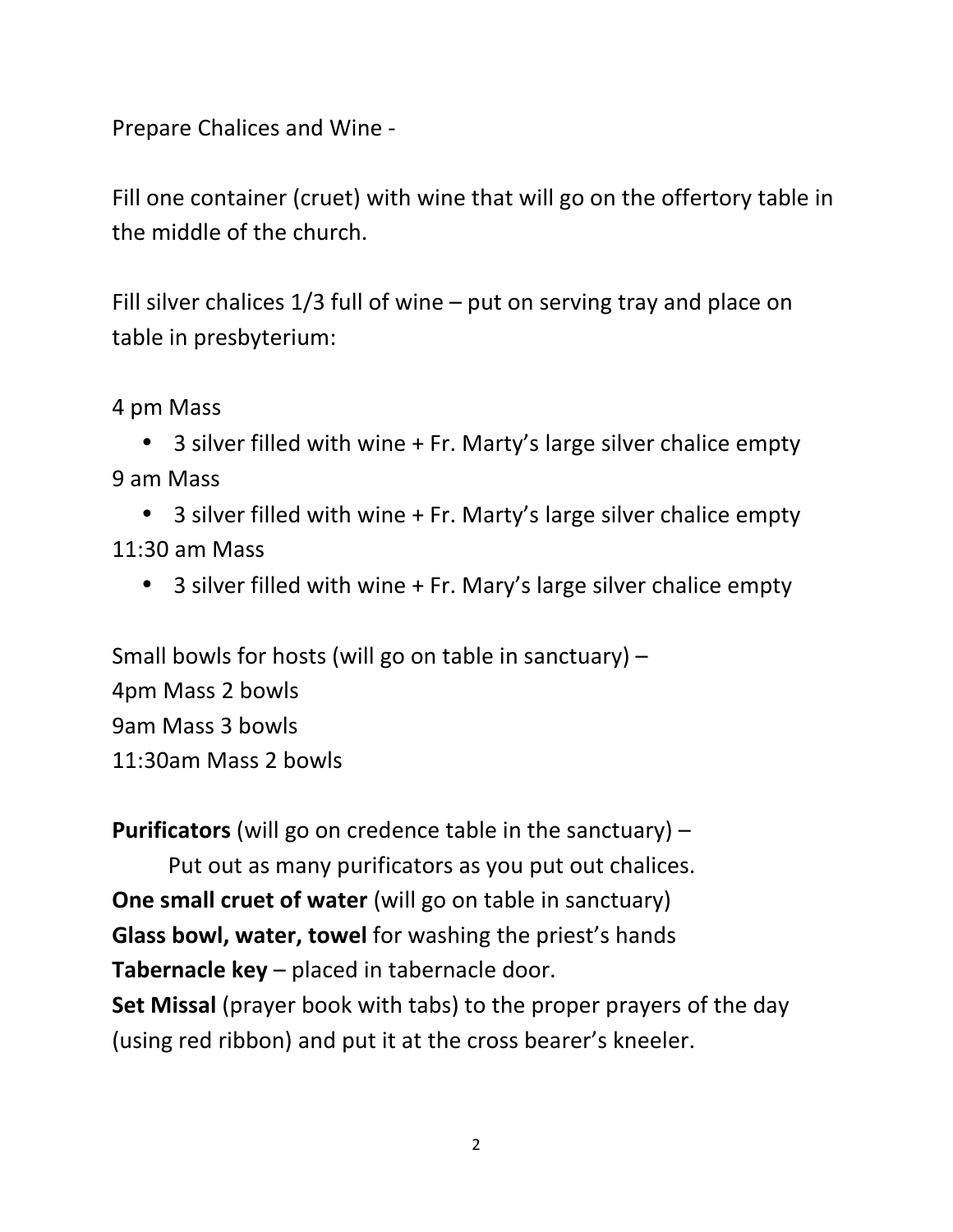Example – 15th Sunday of Ordinary Time (check the Ordo)

**Be sure servers have decided upon** their assigned roles (cross, light bearers).

**Look for a sub if one of the servers** doesn't show up.

**Sound system** – make sure that you or one of the lectors turned it on.

Join the priest at the back of the church.

## **During Mass**

Process in, walking on the right of the priest.

When all are standing at the foot of the altar say, in a moderately loud voice, "Let us bow." After everyone bows, go up the stairs and go to the chair next to the cross bearer, closest to the priest.

When it comes time for the collect prayer, make sure the server has opened the book to the proper page (usually to the red ribbon) and is ready with the open book to bring it to the priest.

**After the Prayers of the Faithful**, do not sit down. Begin to prepare the altar:

- Remove plastic book stand from the altar
- Place all chalices neatly on the altar: filled chalices to the right of the altar's center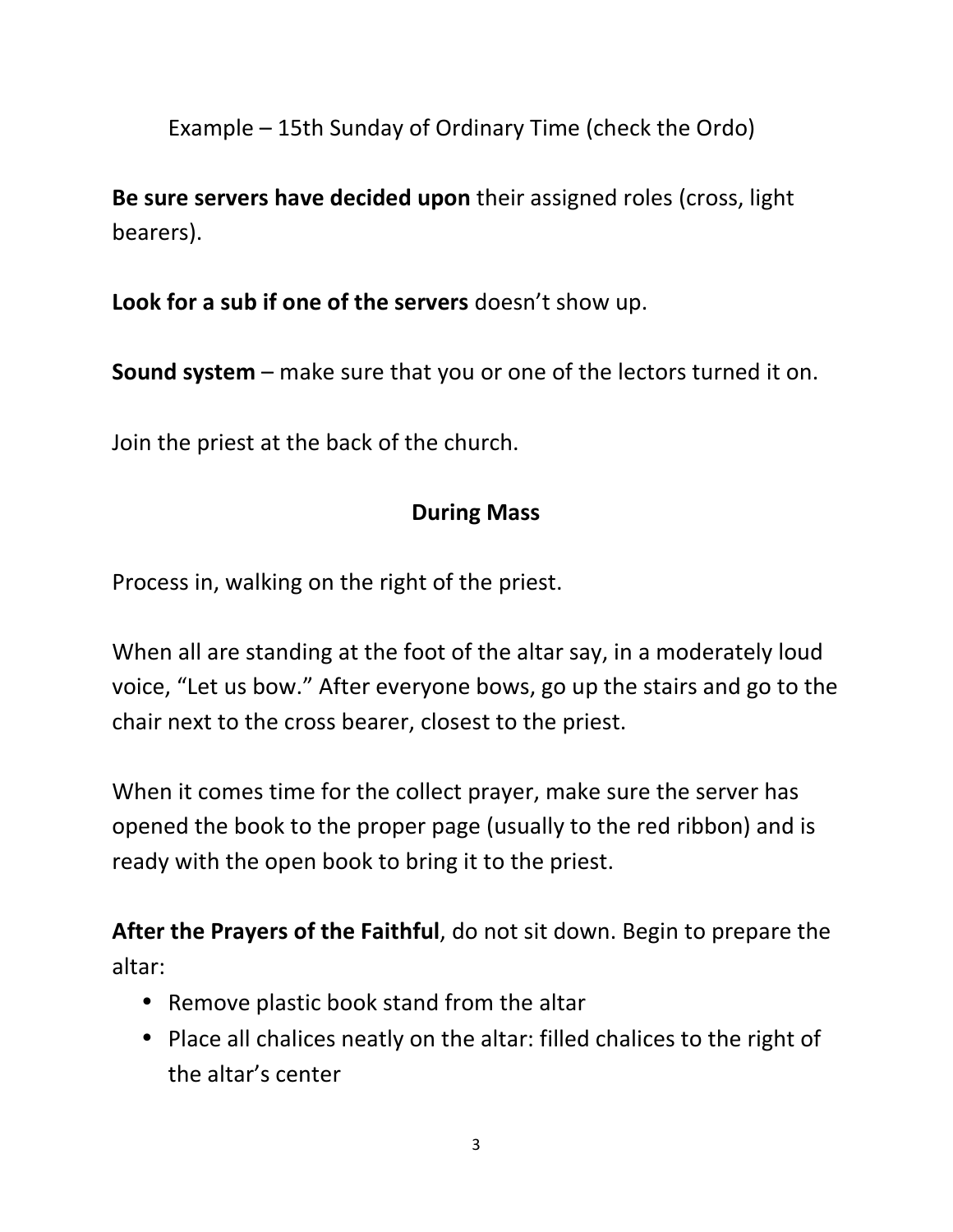- empty chalice in the center.
- Place purificators neatly near the chalices
- Take the Missal from the cross bearer's kneeler and place it in the center of the altar open to the prayers of the day (red ribbon).

Return to your place but be attentive if the priest and server need any help bringing up gifts, etc.

Make sure the cross bearer brings the water for the priest to mix with the wine, and that the server comes back to wash the priest's hands. (Sometimes they forget.)

• At the sign of peace, bring the empty silver bowls to the altar.

Receive Communion as normal.

If you see that there is a Minister of Communion missing and help is needed distributing Communion, you may help distribute Communion if you are a Minister of Communion at Gesu or your high school. This is rare, but if you can help out, it's great that you do.

After Communion bring the tray for the chalices to the altar. Each of the Ministers of Communion will place a chalice or small ciboria (bowl) on the altar. The priest will slide the empty chalices, bowls and purificators toward you. Place them on the tray. The Minister of Communion or the priest will combine the remaining Eucharistic bread (hosts) and replace them in the tabernacle. As the minister or priest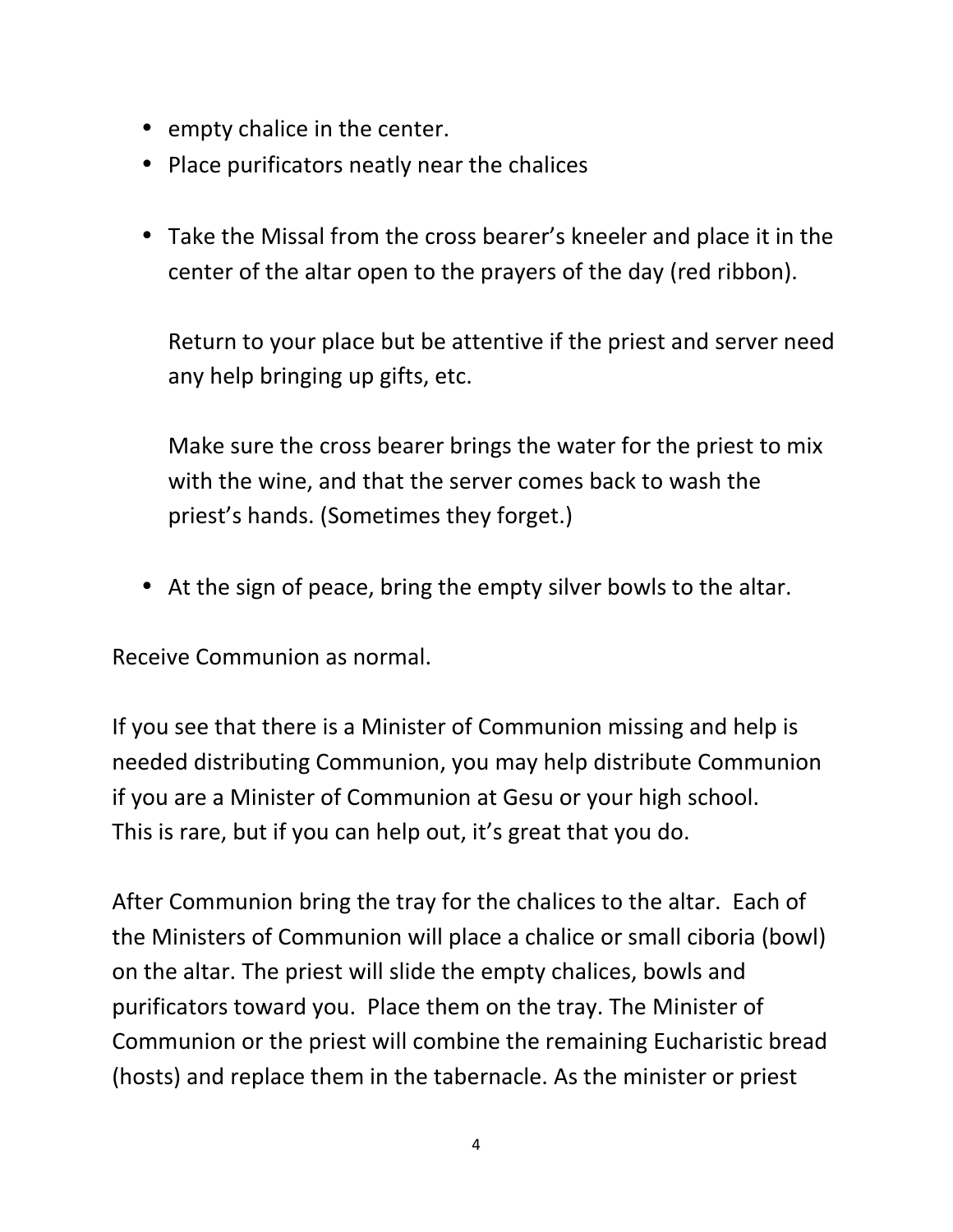replaces the Eucharist in the tabernacle, take the tray with the empty chalices and bowls to the credence table and wait there for the priest so that you and the priest union may purify the chalices. You or the priest will pour a little water into a chalice, swish it around and pour it into another chalice. Drink the water and dry the empty chalices. Return to your seat.

### **At the End of Mass**

After Communion the priest will stand for the Prayer After Communion. He will need the Missal. Have the cross bearer bring it to him as at the beginning of Mass when the priest says, "Let us pray."

When the priest goes to kiss the altar before going to the bottom of the steps, leave your place and go to the floor and stand next to the priest. The priest may or may not bow to the altar before leaving. It is not necessary to say anything at this time.

Process out with the priest and servers walking out this time on the priest's left as you are leaving. When you arrive at the back of the church you are finished. If you go back to the sacristy, please check and see if anyone needs help putting things away and cleaning up.

#### **Other Notes:**

#### **Attire**

Women – slacks or a skirt with a blouse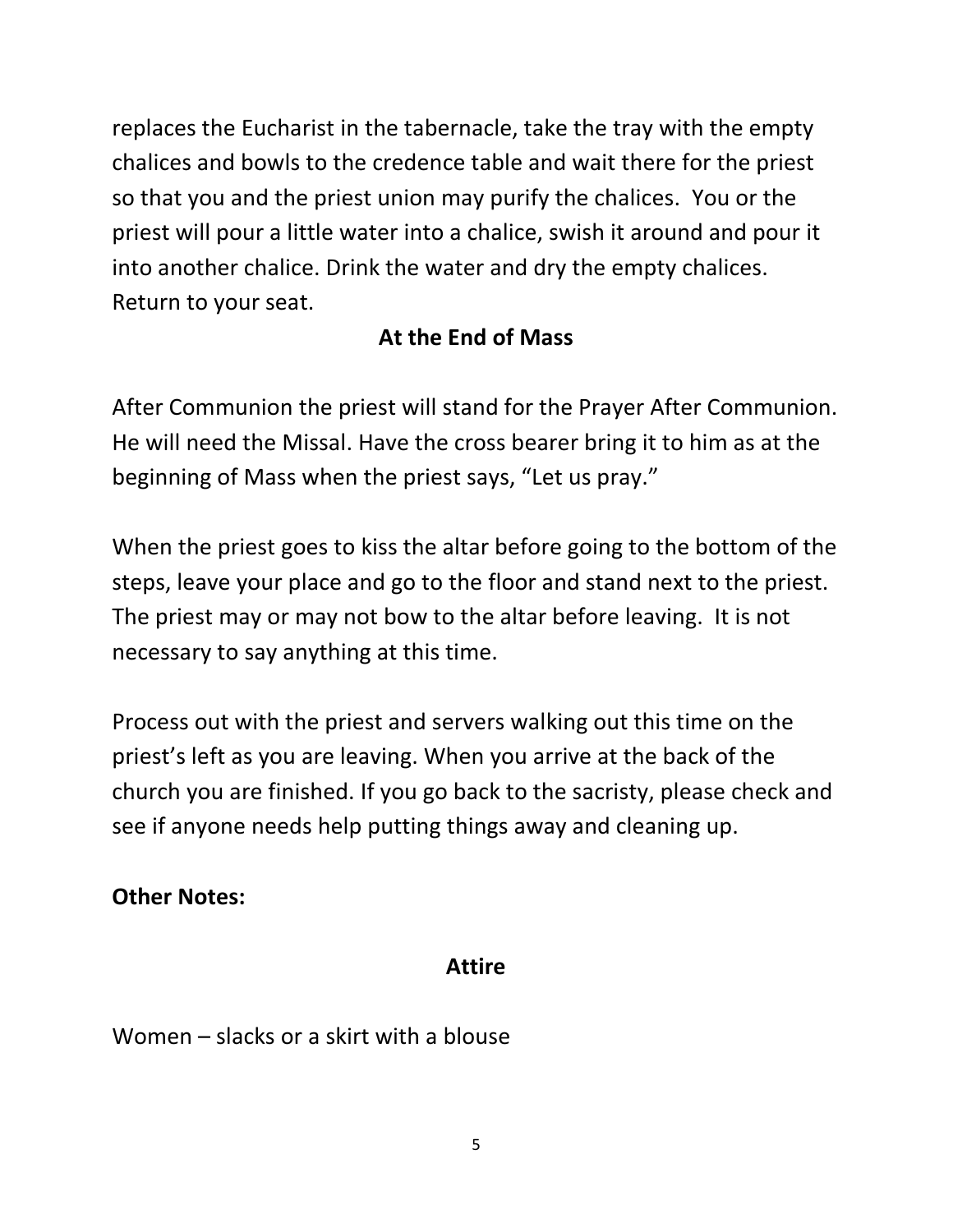Men – collar button down shirt with tie and dress pants, sport jacket optional

> Please do not wear flip-flops. Please do not wear shorts or sleeveless shirts. Please do not wear gym shoes.

In the summer months a polo shirt is acceptable with dress pants.

If you are filling in as a last minute sub, check to see you're dressed neatly enough (not wearing jeans, etc.).

It's always good to come to Sunday Mass expecting to be the MC even if you're not scheduled in case you're drafted to help at the last minute.

## **Getting a Substitute**

Please call, E-mail or Facebook another MC to secure a substitute if you cannot make the Mass you're assigned to.

#### **Attendance – Absence**

**It is very important** that you show up when you are scheduled for Mass. The MC is an important duty and it helps the priest and the servers when you are there. When MCs don't show up on a regular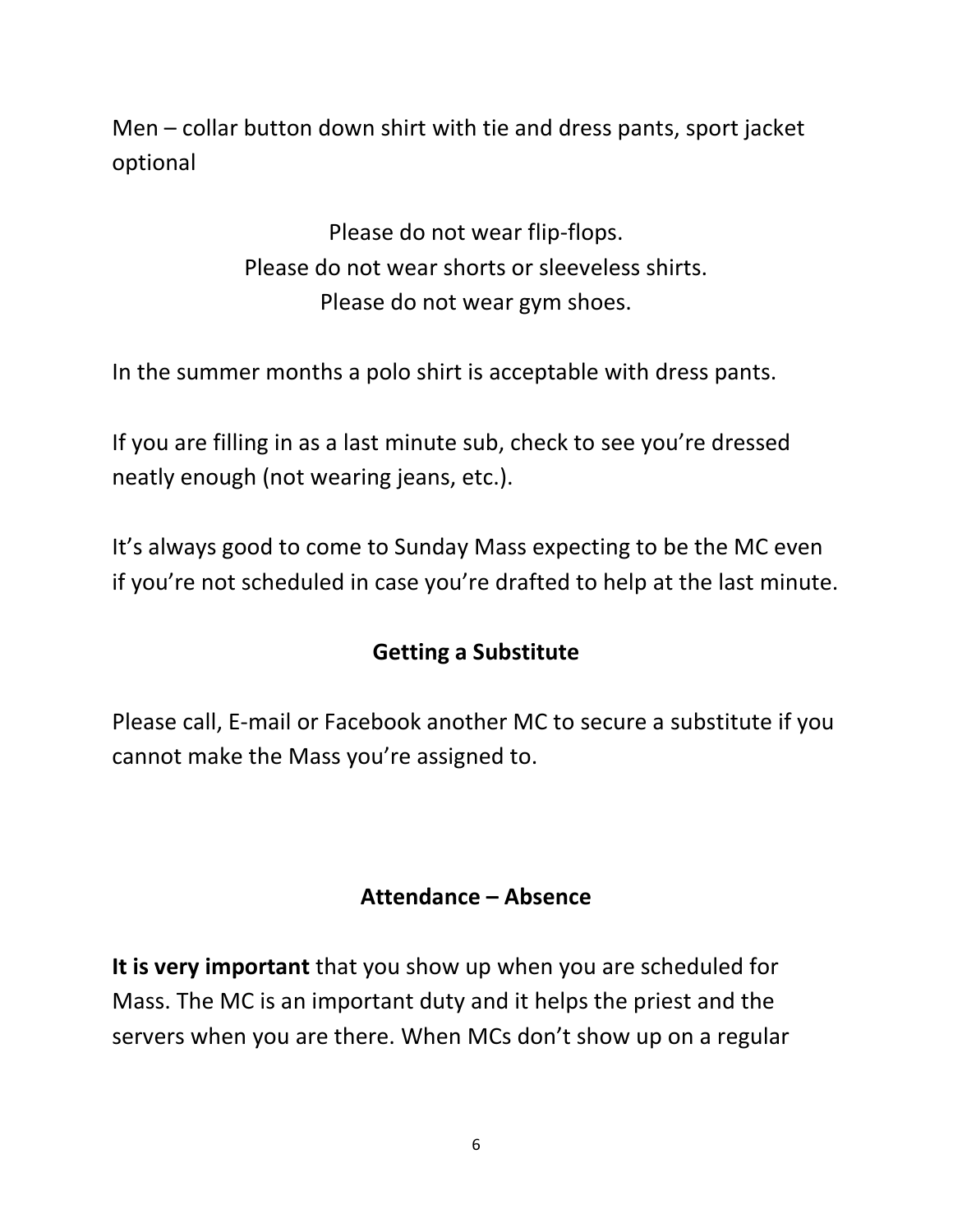basis it also creates a bad reputation. The parish counts on you being there. Please do your best to keep your commitment to this ministry.

As soon as you know that you can't make it to the Mass that you are assigned to:

1. Call people and try to get a sub

2. Let the priests know so that they can plan setting up. An email or phone call is fine. See the parish website, www.gesutoledo.org, for phone numbers and E-mails.

## **Terms Pertaining to Liturgical Ministers**

**Ambo (or lecturn)** – the area where the scriptures are proclaimed during Mass. It is usually a prominent and/or decorated podium raised a bit above the floor level it is placed upon. The Greek root word for ambo refers to an elevation or mountain.

**Body/Blood of Christ –or- Eucharistic Bread/Wine – or - Eucharist** – terms used often interchangeably to describe the Blessed Sacrament under the form of bread or wine.

**Can**. – An abbreviation for the Code of Canon Law, the law that governs the Roman Church, including all its liturgical and temporal practices.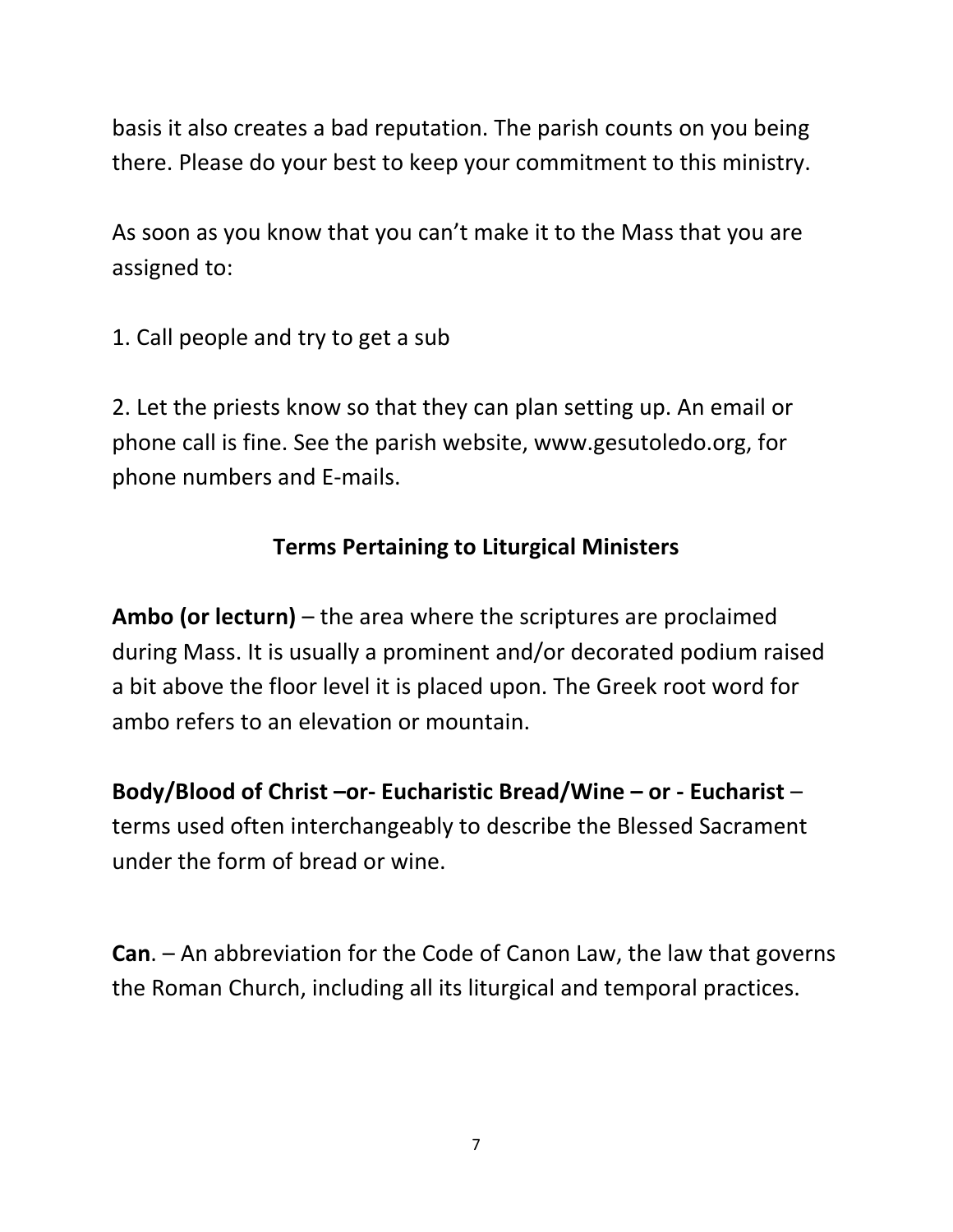**Chalice (or Communion Cup**) – a cup made generally of some sort of metal that is used to contain and distribute the Blood of Christ during Mass.

**Ciborium (pl. Ciboria)** – a container usually made of precious metal that holds the Eucharist while it is reserved in the tabernacle.

**Host** – portions of unleavened bread used during Mass that the priest consecrates during the Mass to be distributed as Communion.

**Lectionary** – the book containing the scripture readings for Mass

**Missal** – the book containing the prayers and instructions for Mass – it usually has tabs along the side of the pages to make it easier for the priest to find the pages he needs.

**Patten (or Communion Bowl)** – a dish or vessel used to hold the Body of Christ so it can be distributed to people during Mass.

**Purificator** – a small linen napkin used to wipe the rim of the chalice and to dry it after it has been cleansed. Generally a purificator has a small cross stitched into it.

**Purify** – to cleanse a dish (vessel) used in the distribution of Communion. A small amount of water is poured into a paten or communion bowl and then poured carefully into a chalice and consumed. For a chalice if it is empty a small amount of water is poured